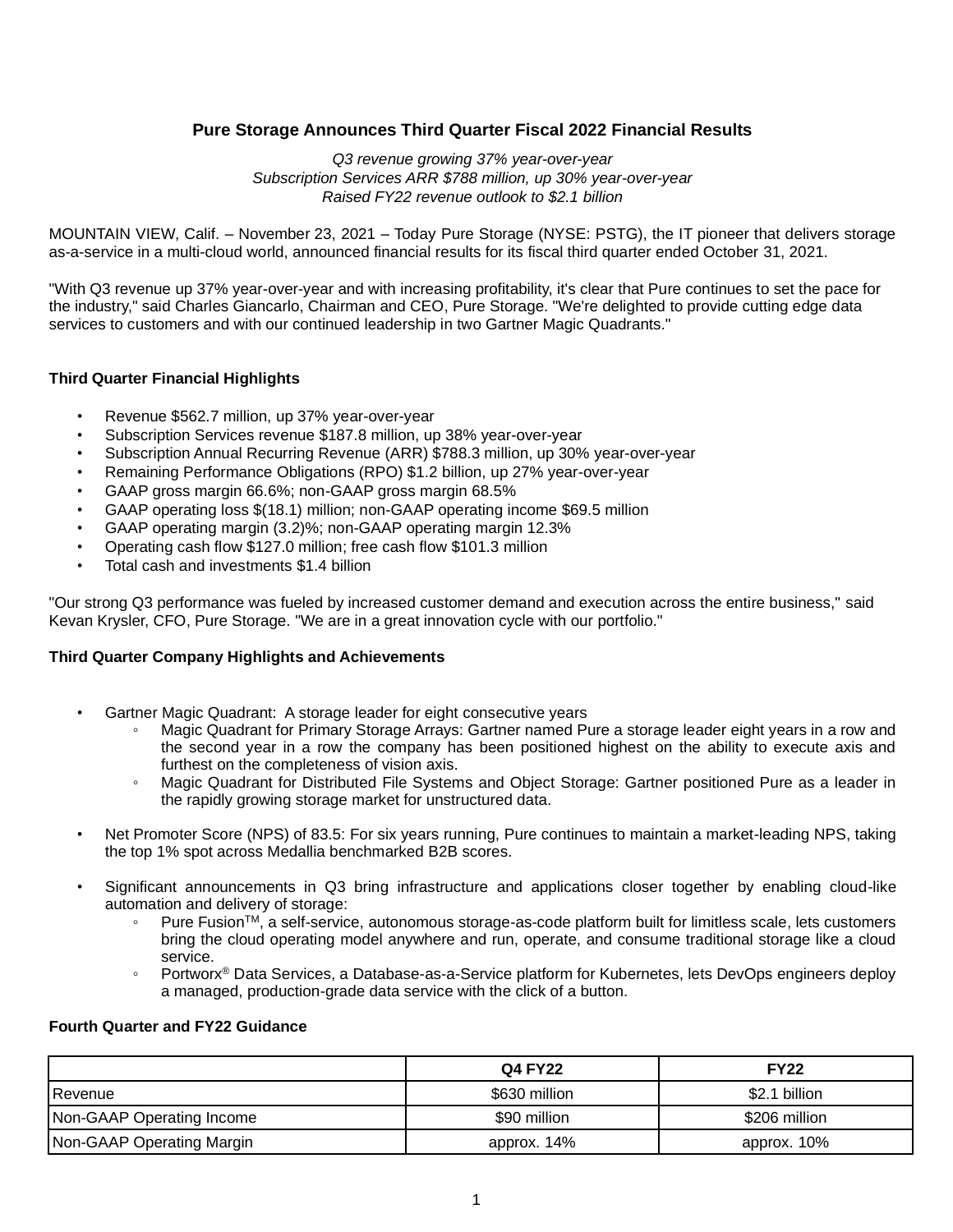These statements are forward-looking and actual results may differ materially. Refer to the Forward Looking Statements section below for information on the factors that could cause our actual results to differ materially from these statements. Pure has not reconciled its guidance for non-GAAP operating income and non-GAAP operating margin to their most directly comparable GAAP measures because certain items that impact these measures are not within Pure's control and/or cannot be reasonably predicted. Accordingly, a reconciliation of these non-GAAP financial measures guidance to the corresponding GAAP measures is not available without unreasonable effort.

#### **Conference Call Information**

Pure will host a teleconference to discuss the third quarter fiscal 2022 results at 1:30 pm PT today, November 23, 2021. A live audio broadcast of the conference call will be available at the Pure Storage Investor Relations website, investor.purestorage.com. Pure will also post its earnings presentation to this website in advance of the call and post its prepared remarks to this website within 24 hours of completion of the call. A replay will be available following the call on the Pure Storage Investor Relations website or for two weeks at 800-585-8367 (or 416-621-4642 for international callers) with passcode 9027916.

#### **Upcoming Events**

Pure is scheduled to participate at the following investor conferences:

#### **Wells Fargo Virtual 5th Annual TMT Summit**

Date: Tuesday, November 30, 2021 Time: 11:00 am PST Pure Presenters: Charles Giancarlo, Chairman and CEO, Kevan Krysler, CFO Pure Participants: Rob Lee, VP and CTO, Sanjot Khurana, VP, Investor Relations

## **Credit Suisse 25th Annual Technology Conference**

Date: Wednesday, December 1, 2021 Time: 1:10 pm MST Pure Presenters: Charles Giancarlo, Chairman and CEO, Kevan Krysler, CFO Pure Participants: Rob Lee, VP and CTO, Sanjot Khurana, VP, Investor Relations

## **UBS Virtual Global TMT Conference**

Date: Monday, December 6, 2021 Pure Participants: Charles Giancarlo, Chairman and CEO, Kevan Krysler, CFO, Rob Lee, VP and CTO, and Sanjot Khurana, VP, Investor Relations

## **Barclays Virtual Global Technology, Media and Telecommunications Conference**

Date: Tuesday, December 7, 2021 Pure Participants: Kevan Krysler, CFO, Rob Lee, VP and CTO, and Sanjot Khurana, VP, Investor Relations

## **Raymond James Virtual Technology Investors Conference**

Date: Wednesday, December 8, 2021 Pure Participants: Charles Giancarlo, Chairman and CEO, Kevan Krysler, CFO, Rob Lee, VP and CTO, and Sanjot Khurana, VP, Investor Relations

The presentations will be webcast live and archived on Pure's Investor Relations website at investor.purestorage.com.

**----**

## **About Pure Storage**

Pure Storage gives technologists their time back. Pure delivers a modern data experience that empowers organizations to run their operations as a true, automated, storage as-a-service model seamlessly across multiple clouds. Pure helps customers put data to use while reducing the complexity and expense of managing the infrastructure behind it. And with a certified customer satisfaction score in the top one percent of B2B companies, Pure's ever-expanding list of customers are among the happiest in the world.

## **Analyst Recognition**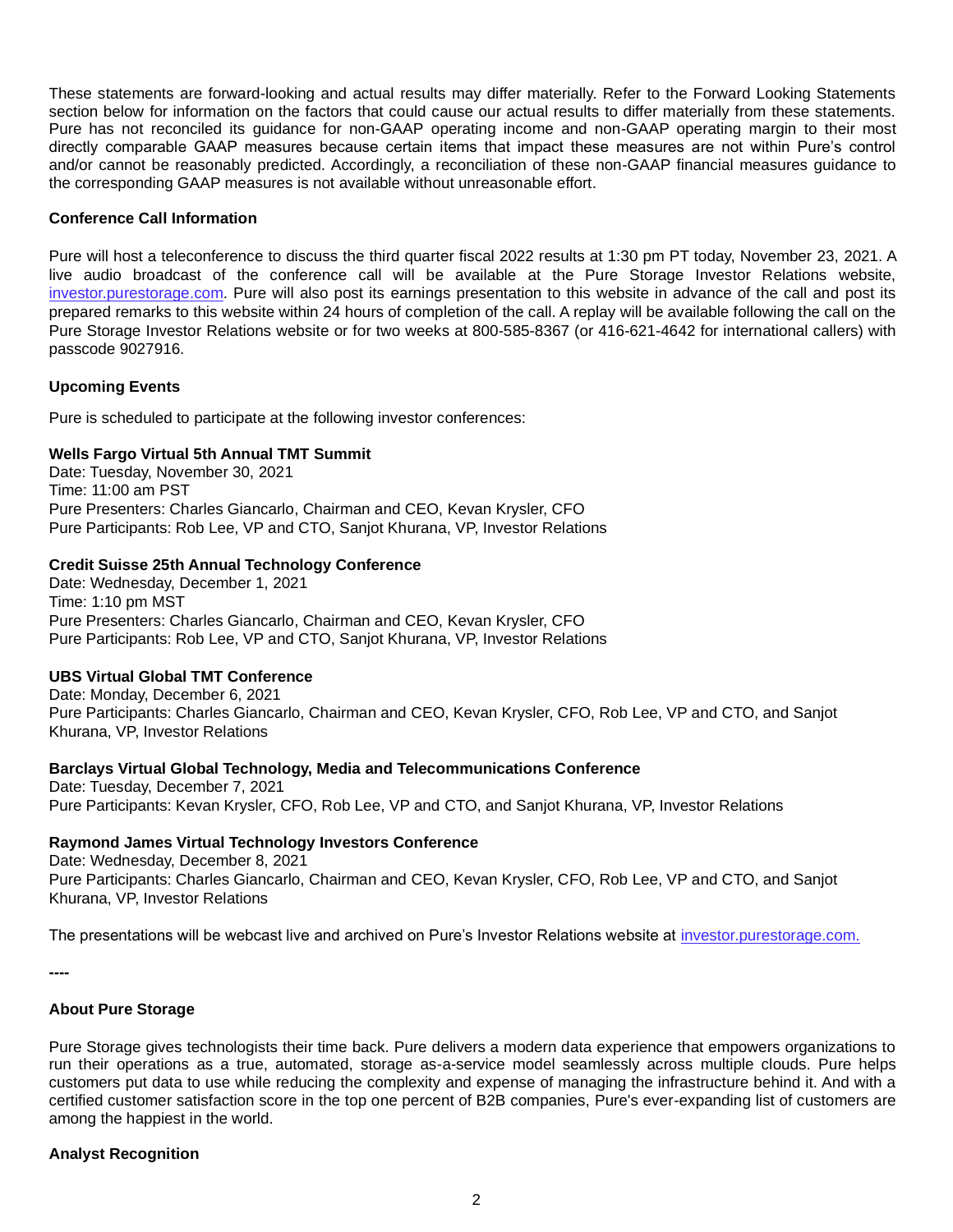Leader in the 2021 Gartner Magic Quadrant for Primary Storage Arrays Leader in the 2021 Gartner Magic Quadrant for Distributed File Systems & Object Storage

#### **Connect with Pure**

**Blog LinkedIn Twitter** Facebook

Pure Storage, the Pure P Logo, Portworx, and the marks on the Pure Trademark List at www.purestorage.com/legal/productenduserinfo.html are trademarks of Pure Storage, Inc. Other names are trademarks of their respective owners.

#### **Forward Looking Statements**

This press release contains forward-looking statements regarding our products, business and operations, including but not limited to our views relating to future period financial results, our continued momentum and growth potential, supply chain constraints, the scope and duration of the COVID-19 pandemic and its impact on our business operations, liquidity and capital resources, employees, customers, financial results and the economy, demand for our products and subscription services, our expectations regarding product and technology differentiation, new customer acquisition, the continued success of the Portworx technology, and other statements regarding our products, business, operations and results. Forward-looking statements are subject to known and unknown risks and uncertainties and are based on potentially inaccurate assumptions that could cause actual results to differ materially from those expected or implied by the forwardlooking statements.

Actual results may differ materially from the results predicted, and reported results should not be considered as an indication of future performance. The potential risks and uncertainties that could cause actual results to differ from the results predicted include, among others, those risks and uncertainties included under the caption "Risk Factors" and elsewhere in our filings and reports with the U.S. Securities and Exchange Commission, which are available on our Investor Relations website at investor.purestorage.com and on the SEC website at www.sec.gov. Additional information is also set forth in our Annual Report on Form 10-K for the year ended January 31, 2021. All information provided in this release and in the attachments is as of November 23, 2021, and Pure undertakes no duty to update this information unless required by law.

#### **Key Business Metric**

Subscription ARR is a key business metric that refers to total annualized contract value of all active subscription agreements, including Evergreen, on the last day of the quarter, plus on-demand revenue for the quarter multiplied by four.

#### **Non-GAAP Financial Measures**

To supplement our unaudited condensed consolidated financial statements, which are prepared and presented in accordance with GAAP, Pure uses the following non-GAAP financial measures: non-GAAP gross profit, non-GAAP gross margin, non-GAAP operating income (loss), non-GAAP operating margin, non-GAAP net income (loss), non-GAAP net income (loss) per share, and free cash flow.

We use these non-GAAP financial measures for financial and operational decision-making and as a means to evaluate period-to-period comparisons. Our management believes that these non-GAAP financial measures provide meaningful supplemental information regarding our performance and liquidity by excluding certain expenses and expenditures such as stock-based compensation expense, payments to former shareholders of acquired companies, payroll tax expense related to stock-based activities, amortization of debt discount and debt issuance costs related to long-term debt, amortization of intangible assets acquired from acquisitions, acquisition-related transaction and integration expenses, restructuring activities, and expenses directly related to the COVID-19 pandemic that may not be indicative of our ongoing core business operating results. Pure believes that both management and investors benefit from referring to these non-GAAP financial measures in assessing our performance and when analyzing historical performance and liquidity and planning, forecasting, and analyzing future periods. The presentation of these non-GAAP financial measures is not meant to be considered in isolation or as a substitute for our financial results prepared in accordance with GAAP, and our non-GAAP measures may be different from non-GAAP measures used by other companies.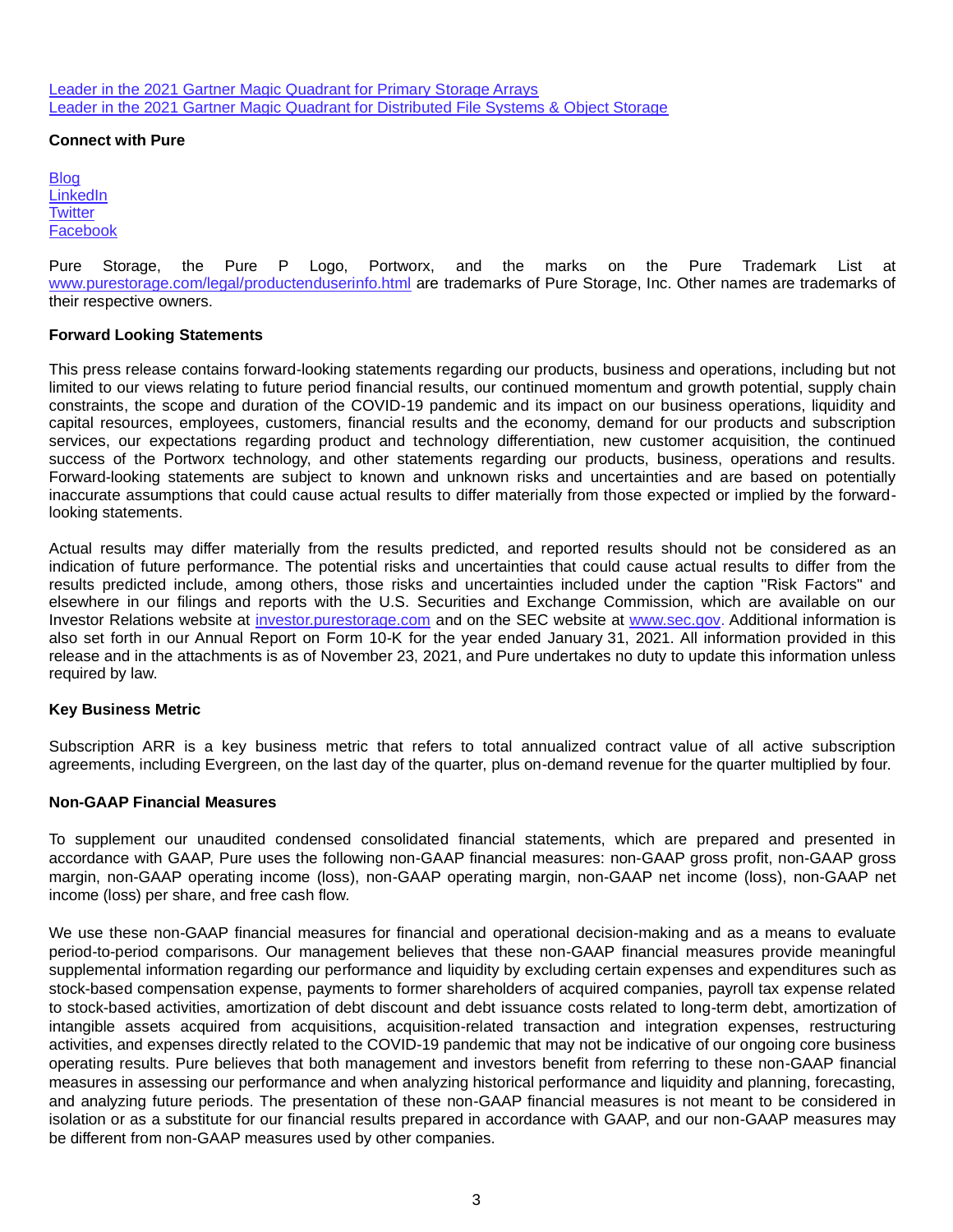For a reconciliation of these non-GAAP financial measures to GAAP measures, please see the tables captioned "Reconciliations of non-GAAP results of operations to the nearest comparable GAAP measures" and "Reconciliation from net cash provided by operating activities to free cash flow," included at the end of this release.

## **Contacts**

Sanjot Khurana -- Investor Relations, Pure Storage ir@purestorage.com

Rena Fallstrom -- Global Communications, Pure Storage pr@purestorage.com

###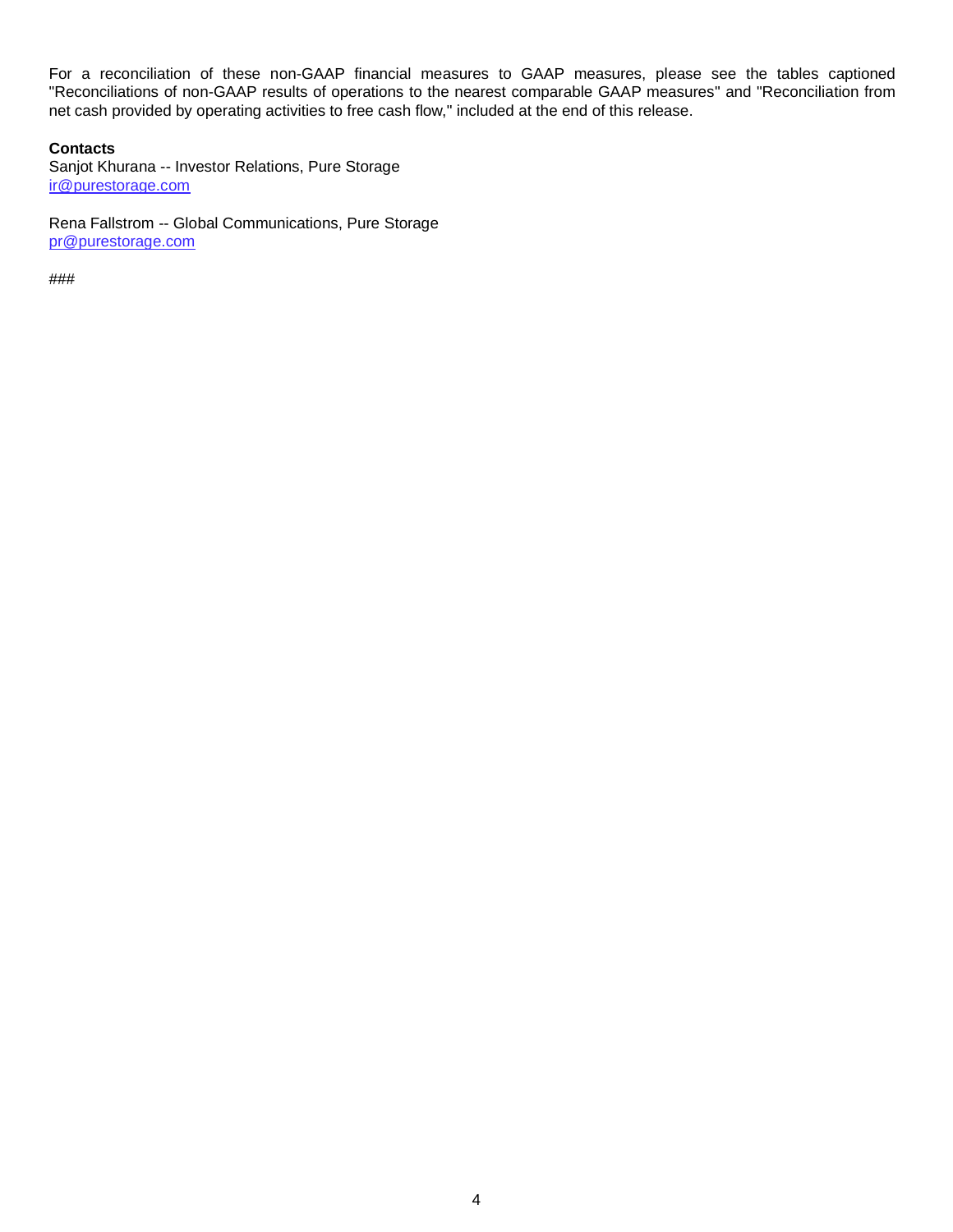# **PURE STORAGE, INC. Condensed Consolidated Balance Sheets (in thousands, unaudited)**

|                                                            | At the End of |                                        |               |             |  |
|------------------------------------------------------------|---------------|----------------------------------------|---------------|-------------|--|
|                                                            |               | <b>Third Quarter of</b><br>Fiscal 2022 |               | Fiscal 2021 |  |
| <b>Assets</b>                                              |               |                                        |               |             |  |
| Current assets:                                            |               |                                        |               |             |  |
| Cash and cash equivalents                                  | \$            | 404,692                                | \$            | 337,147     |  |
| Marketable securities                                      |               | 958,180                                |               | 916,388     |  |
| Accounts receivable, net of allowance of \$965 and \$1,033 |               | 354,179                                |               | 460,879     |  |
| Inventory                                                  |               | 44,036                                 |               | 46,733      |  |
| Deferred commissions, current                              |               | 63,422                                 |               | 57,183      |  |
| Prepaid expenses and other current assets                  |               | 102,117                                |               | 89,836      |  |
| <b>Total current assets</b>                                |               | 1,926,626                              |               | 1,908,166   |  |
| Property and equipment, net                                |               | 193,141                                |               | 163,041     |  |
| Operating lease right-of-use-assets                        |               | 115,731                                |               | 134,668     |  |
| Deferred commissions, non-current                          |               | 144,898                                |               | 130,741     |  |
| Intangible assets, net                                     |               | 66,992                                 |               | 76,648      |  |
| Goodwill                                                   |               | 358,736                                |               | 358,736     |  |
| Restricted cash                                            |               | 10,544                                 |               | 10,544      |  |
| Other assets, non-current                                  |               | 39,088                                 |               | 36,896      |  |
| <b>Total assets</b>                                        | \$            | 2,855,756                              | \$            | 2,819,440   |  |
| <b>Liabilities and Stockholders' Equity</b>                |               |                                        |               |             |  |
| <b>Current liabilities:</b>                                |               |                                        |               |             |  |
| Accounts payable                                           | \$            | 48,708                                 | \$            | 67,530      |  |
| Accrued compensation and benefits                          |               | 122,969                                |               | 160,817     |  |
| Accrued expenses and other liabilities                     |               | 73,884                                 |               | 61,754      |  |
| Operating lease liabilities, current                       |               | 35,061                                 |               | 32,231      |  |
| Deferred revenue, current                                  |               | 499,176                                |               | 438,321     |  |
| <b>Total current liabilities</b>                           |               | 779,798                                |               | 760,653     |  |
| Long-term debt                                             |               | 778,366                                |               | 755,814     |  |
| Operating lease liabilities, non-current                   |               | 99,031                                 |               | 120,361     |  |
| Deferred revenue, non-current                              |               | 450,574                                |               | 405,376     |  |
| Other liabilities, non-current                             |               | 23,563                                 |               | 27,230      |  |
| <b>Total liabilities</b>                                   |               | 2,131,332                              |               | 2,069,434   |  |
| Stockholders' equity:                                      |               |                                        |               |             |  |
| Common stock and additional paid-in capital                |               | 2,447,945                              |               | 2,307,608   |  |
| Accumulated other comprehensive (loss) income              |               | (307)                                  |               | 7,410       |  |
| Accumulated deficit                                        |               | (1,723,214)                            |               | (1,565,012) |  |
| Total stockholders' equity                                 |               | 724,424                                |               | 750,006     |  |
| Total liabilities and stockholders' equity                 | \$            | 2,855,756                              | $\frac{1}{2}$ | 2,819,440   |  |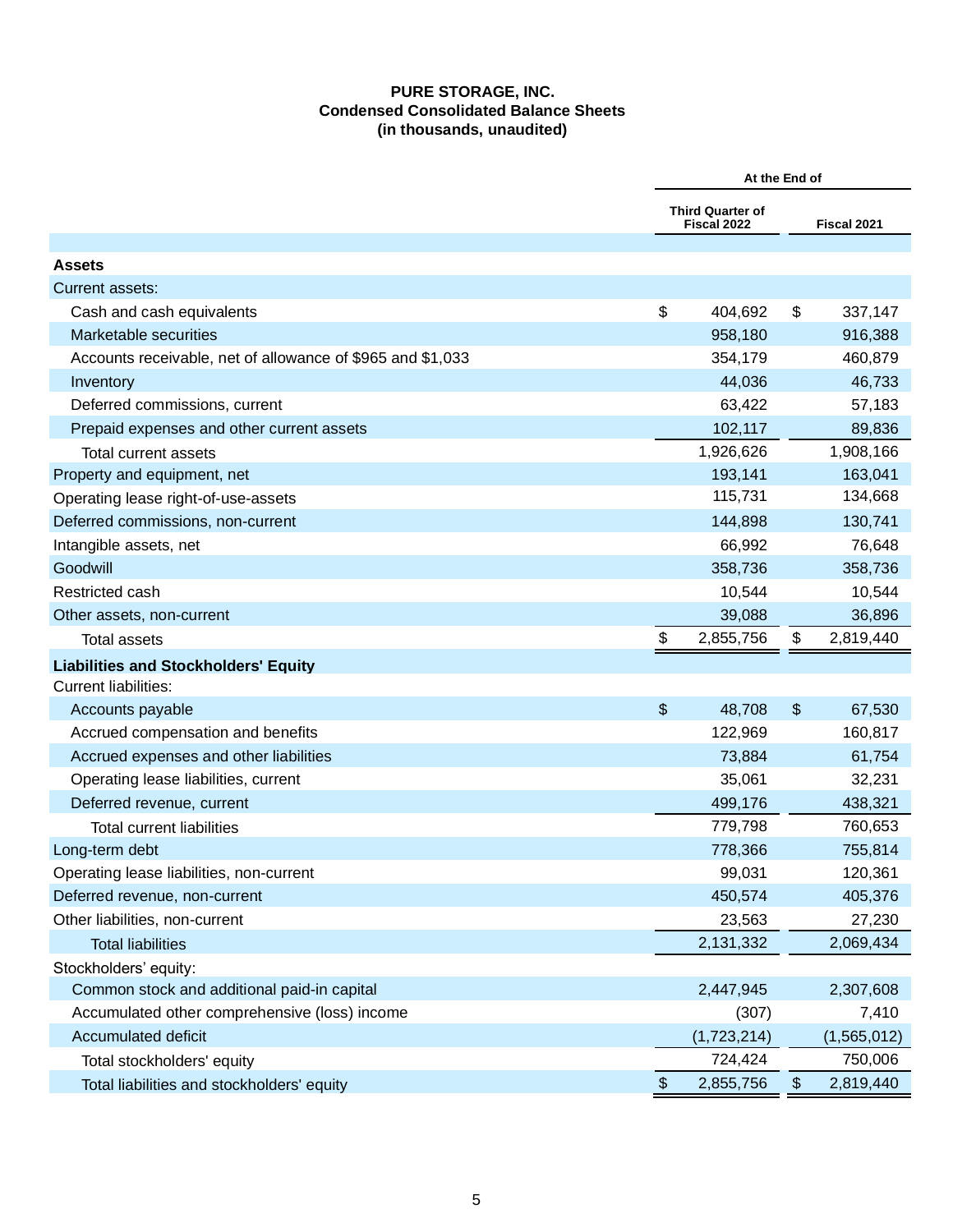## **PURE STORAGE, INC. Condensed Consolidated Statements of Operations (in thousands, except per share data, unaudited)**

|                                                                                                                           | <b>Third Quarter of Fiscal</b> |           |    |           |      | <b>First Three Quarters of Fiscal</b> |      |            |  |  |  |
|---------------------------------------------------------------------------------------------------------------------------|--------------------------------|-----------|----|-----------|------|---------------------------------------|------|------------|--|--|--|
|                                                                                                                           | 2022<br>2021                   |           |    |           | 2022 |                                       | 2021 |            |  |  |  |
| Revenue:                                                                                                                  |                                |           |    |           |      |                                       |      |            |  |  |  |
| Product                                                                                                                   | \$                             | 374,913   | \$ | 274,470   | \$   | 949,736                               | \$   | 793,718    |  |  |  |
| <b>Subscription services</b>                                                                                              |                                | 187,827   |    | 136,149   |      | 522,542                               |      | 387,743    |  |  |  |
| Total revenue                                                                                                             |                                | 562,740   |    | 410,619   |      | 1,472,278                             |      | 1,181,461  |  |  |  |
| Cost of revenue:                                                                                                          |                                |           |    |           |      |                                       |      |            |  |  |  |
| Product <sup>(1)</sup>                                                                                                    |                                | 129,721   |    | 86,661    |      | 309,935                               |      | 240,677    |  |  |  |
| Subscription services <sup>(1)</sup>                                                                                      |                                | 58,227    |    | 47,442    |      | 165,658                               |      | 132,717    |  |  |  |
| Total cost of revenue                                                                                                     |                                | 187,948   |    | 134,103   |      | 475,593                               |      | 373,394    |  |  |  |
| Gross profit                                                                                                              |                                | 374,792   |    | 276,516   |      | 996,685                               |      | 808,067    |  |  |  |
| Operating expenses:                                                                                                       |                                |           |    |           |      |                                       |      |            |  |  |  |
| Research and development (1)                                                                                              |                                | 147,808   |    | 122,981   |      | 419,296                               |      | 350,079    |  |  |  |
| Sales and marketing (1)                                                                                                   |                                | 193,172   |    | 172,282   |      | 567,054                               |      | 517,149    |  |  |  |
| General and administrative (1)                                                                                            |                                | 51,890    |    | 46,467    |      | 138,500                               |      | 132,063    |  |  |  |
| Restructuring and other (2)                                                                                               |                                |           |    |           |      |                                       |      | 22,990     |  |  |  |
| Total operating expenses                                                                                                  |                                | 392,870   |    | 341,730   |      | 1,124,850                             |      | 1,022,281  |  |  |  |
| Loss from operations                                                                                                      |                                | (18,078)  |    | (65, 214) |      | (128, 165)                            |      | (214, 214) |  |  |  |
| Other income (expense), net                                                                                               |                                | (7, 953)  |    | (4,887)   |      | (20,090)                              |      | (6,700)    |  |  |  |
| Loss before provision for income taxes                                                                                    |                                | (26, 031) |    | (70, 101) |      | (148, 255)                            |      | (220, 914) |  |  |  |
| Income tax provision                                                                                                      |                                | 2,700     |    | 4,121     |      | 9,947                                 |      | 8,869      |  |  |  |
| Net loss                                                                                                                  | \$                             | (28, 731) | \$ | (74, 222) | \$   | (158, 202)                            | \$   | (229, 783) |  |  |  |
|                                                                                                                           |                                |           |    |           |      |                                       |      |            |  |  |  |
| Net loss per share attributable to common<br>stockholders, basic and diluted                                              | \$                             | (0.10)    | \$ | (0.28)    | \$   | (0.56)                                | \$   | (0.87)     |  |  |  |
| Weighted-average shares used in computing net<br>loss per share attributable to common stockholders,<br>basic and diluted |                                | 287,462   |    | 269,144   |      | 283,918                               |      | 265,626    |  |  |  |
|                                                                                                                           |                                |           |    |           |      |                                       |      |            |  |  |  |

(1) Includes stock-based compensation expense as follows:

| Cost of revenue -- product               | 1.634  | $\mathfrak{F}$ | 1.027  | \$<br>4.547 | 3,013   |
|------------------------------------------|--------|----------------|--------|-------------|---------|
| Cost of revenue -- subscription services | 5,555  |                | 3.883  | 15.098      | 10,961  |
| Research and development                 | 36,797 |                | 29,220 | 102,343     | 87,770  |
| Sales and marketing                      | 19.151 |                | 14.898 | 54.317      | 48,018  |
| General and administrative               | 12.863 |                | 10.581 | 31.458      | 29,993  |
| Total stock-based compensation expense   | 76,000 | \$             | 59,609 | 207,763     | 179,755 |

(2) Includes expenses related to restructuring and incremental expenses directly related to COVID-19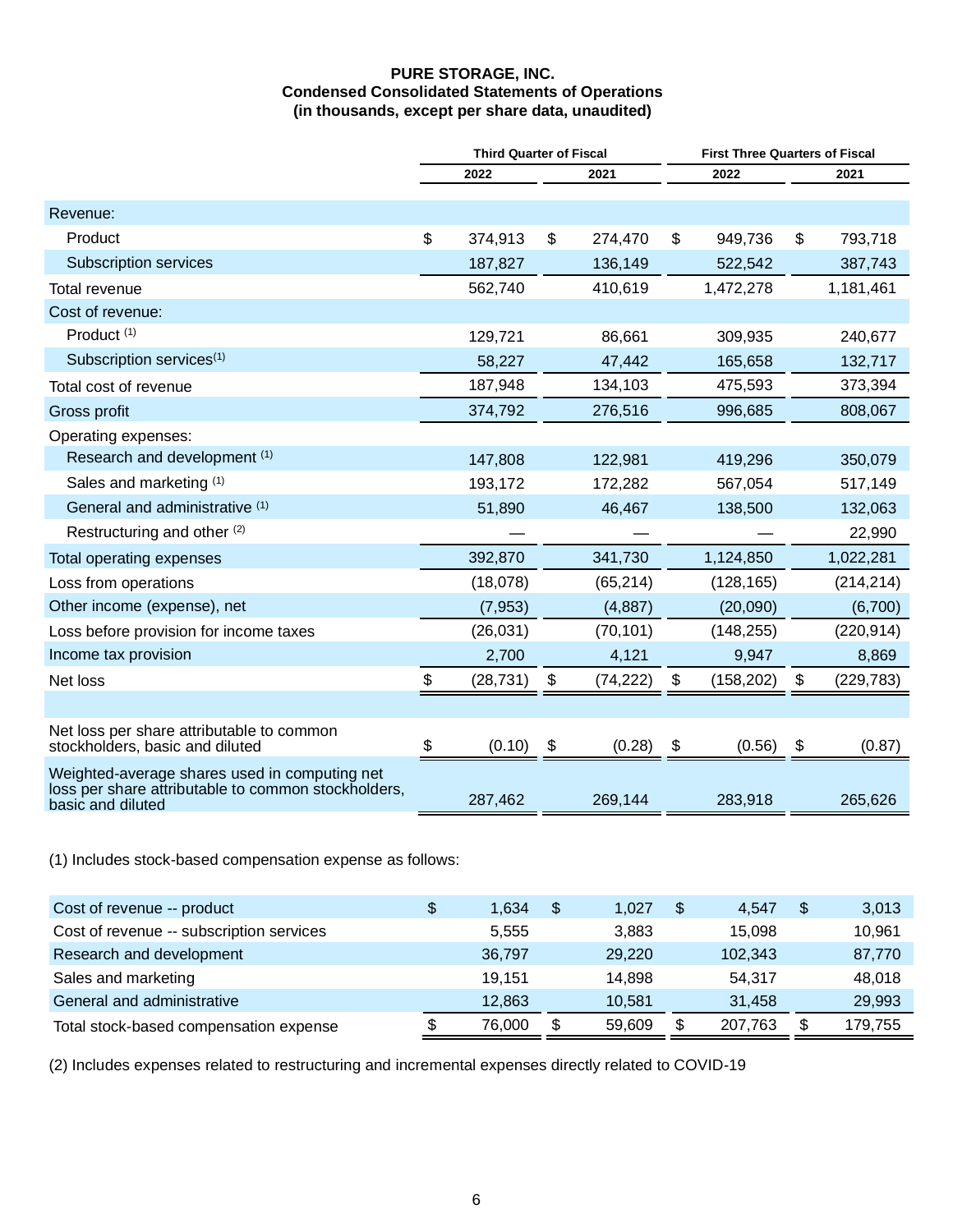## **PURE STORAGE, INC. Condensed Consolidated Statements of Cash Flows (in thousands, unaudited)**

|                                                                                    | <b>Third Quarter of Fiscal</b> |              |    |            |       | <b>First Three Quarters of Fiscal</b> |    |            |  |  |
|------------------------------------------------------------------------------------|--------------------------------|--------------|----|------------|-------|---------------------------------------|----|------------|--|--|
|                                                                                    |                                | 2022<br>2021 |    |            |       | 2022                                  |    | 2021       |  |  |
| Cash flows from operating activities                                               |                                |              |    |            |       |                                       |    |            |  |  |
| Net loss                                                                           | \$                             | (28, 731)    | \$ | (74, 222)  | \$    | (158, 202)                            | \$ | (229, 783) |  |  |
| Adjustments to reconcile net loss to net cash provided by<br>operating activities: |                                |              |    |            |       |                                       |    |            |  |  |
| Depreciation and amortization                                                      |                                | 21,506       |    | 18,214     |       | 59,605                                |    | 49,811     |  |  |
| Amortization of debt discount and debt issuance costs                              |                                | 7,857        |    | 7,400      |       | 23,011                                |    | 21,525     |  |  |
| Stock-based compensation expense                                                   |                                | 76,000       |    | 59,609     |       | 207,763                               |    | 179,755    |  |  |
| Impairment of long-lived assets                                                    |                                | 471          |    |            |       | 471                                   |    | 7,505      |  |  |
| Other                                                                              |                                | 2,060        |    | 2,139      |       | 8,576                                 |    | 4,111      |  |  |
| Changes in operating assets and liabilities:                                       |                                |              |    |            |       |                                       |    |            |  |  |
| Accounts receivable, net                                                           |                                | 4,282        |    | (8,676)    |       | 106,788                               |    | 83,220     |  |  |
| Inventory                                                                          |                                | 3,280        |    | (6, 459)   |       | 38                                    |    | (4, 724)   |  |  |
| Deferred commissions                                                               |                                | (12, 354)    |    | (7, 402)   |       | (20, 395)                             |    | (12, 885)  |  |  |
| Prepaid expenses and other assets                                                  |                                | 12,672       |    | (11, 217)  |       | (12, 283)                             |    | (37,606)   |  |  |
| Operating lease right-of-use assets                                                |                                | 7,243        |    | 7,253      |       | 22,061                                |    | 21,434     |  |  |
| Accounts payable                                                                   |                                | (4,989)      |    | 29,656     |       | (14, 256)                             |    | 8,566      |  |  |
| Accrued compensation and other liabilities                                         |                                | 5,701        |    | (6, 520)   |       | (35, 251)                             |    | (9,737)    |  |  |
| Operating lease liabilities                                                        |                                | (7,889)      |    | (7, 373)   |       | (22,094)                              |    | (20, 444)  |  |  |
| Deferred revenue                                                                   |                                | 39,937       |    | 30,397     |       | 106,054                               |    | 57,860     |  |  |
| Net cash provided by operating activities                                          |                                | 127,046      |    | 32,799     |       | 271,886                               |    | 118,608    |  |  |
| Cash flows from investing activities                                               |                                |              |    |            |       |                                       |    |            |  |  |
| Purchases of property and equipment                                                |                                | (25, 718)    |    | (24, 867)  |       | (81, 217)                             |    | (73, 643)  |  |  |
| Acquisition, net of cash acquired                                                  |                                |              |    | (339, 806) |       |                                       |    | (339, 806) |  |  |
| Purchase of strategic investment                                                   |                                |              |    | (5,000)    |       |                                       |    | (5,000)    |  |  |
| Purchases of marketable securities                                                 |                                | (185, 667)   |    | (163, 154) |       | (503,038)                             |    | (454, 391) |  |  |
| Sales of marketable securities                                                     |                                | 32,896       |    | 40,856     |       | 146,934                               |    | 132,207    |  |  |
| Maturities of marketable securities                                                |                                | 133,388      |    | 118,606    |       | 303,158                               |    | 324,780    |  |  |
| Net cash used in investing activities                                              |                                | (45, 101)    |    | (373, 365) |       | (134, 163)                            |    | (415, 853) |  |  |
| Cash flows from financing activities                                               |                                |              |    |            |       |                                       |    |            |  |  |
| Net proceeds from exercise of stock options                                        |                                | 22,580       |    | 4,019      |       | 33,743                                |    | 25,677     |  |  |
| Proceeds from issuance of common stock under<br>employee stock purchase plan       |                                | 18,915       |    | 16,418     |       | 36,641                                |    | 32,439     |  |  |
| Proceeds from borrowings, net of issuance costs                                    |                                |              |    | 246,942    |       |                                       |    | 251,892    |  |  |
| Repayments of borrowings                                                           |                                | (265)        |    |            |       | (870)                                 |    |            |  |  |
| Principal payments on finance lease obligations                                    |                                | (414)        |    |            |       | (414)                                 |    |            |  |  |
| Tax withholding on vesting of equity awards                                        |                                | (2, 106)     |    | (1,239)    |       | (8,670)                               |    | (4,080)    |  |  |
| Repurchases of common stock                                                        |                                | (56, 215)    |    | (21, 411)  |       | (130, 608)                            |    | (111, 554) |  |  |
| Net cash (used in) provided by financing activities                                |                                | (17, 505)    |    | 244,729    |       | (70, 178)                             |    | 194,374    |  |  |
| Net increase (decrease) in cash, cash equivalents and<br>restricted cash           |                                | 64,440       |    | (95, 837)  |       | 67,545                                |    | (102, 871) |  |  |
| Cash, cash equivalents and restricted cash, beginning of<br>period                 |                                | 350,796      |    | 370,888    |       | 347,691                               |    | 377,922    |  |  |
| Cash, cash equivalents and restricted cash, end of period                          | $\boldsymbol{\$}$              | 415,236      | \$ | 275,051    | $\$\$ | 415,236                               | \$ | 275,051    |  |  |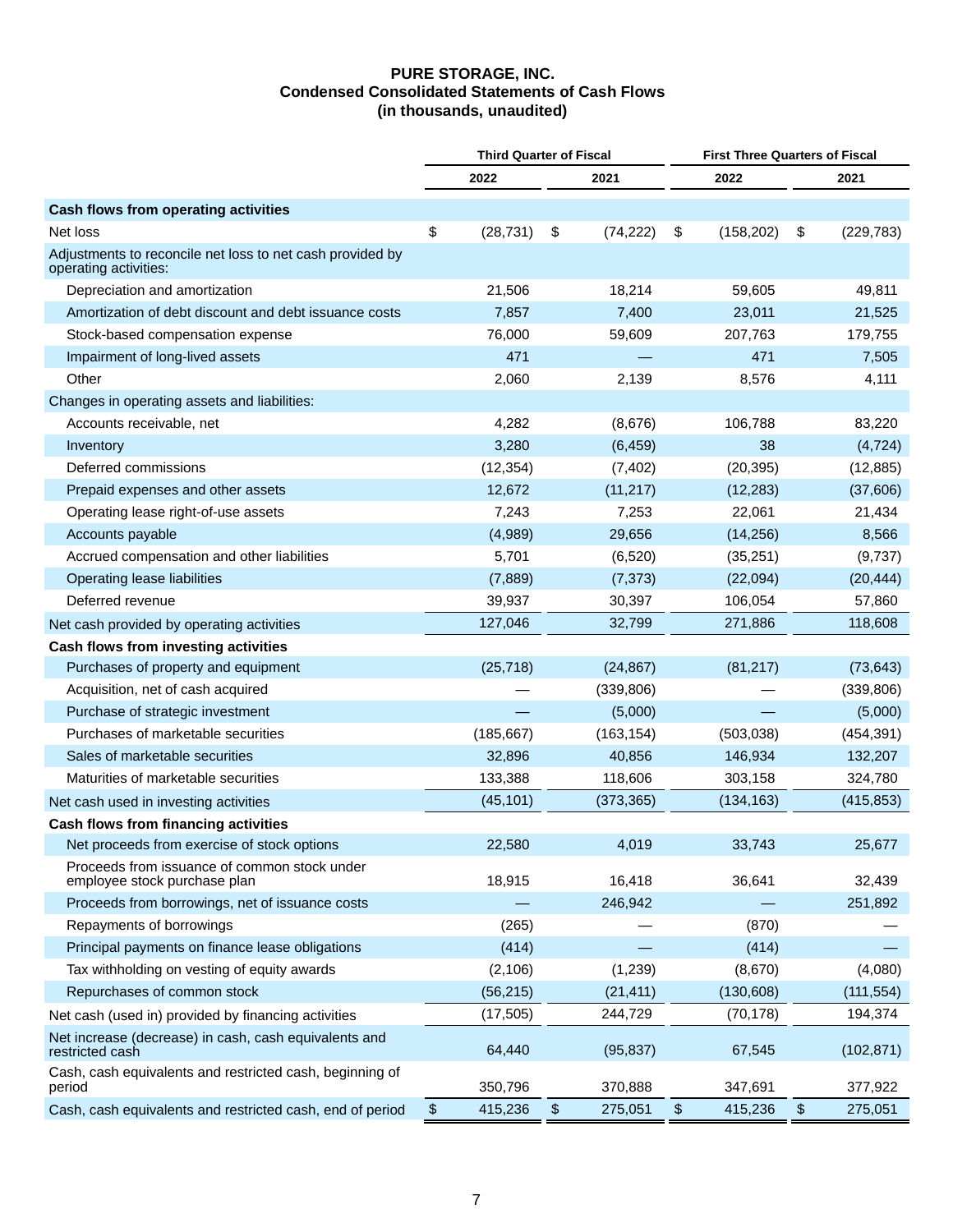#### **Reconciliations of non-GAAP results of operations to the nearest comparable GAAP measures**

The following table presents non-GAAP gross margins by revenue source before certain items (in thousands except percentages, unaudited):

|                                              | <b>Third Quarter of Fiscal 2022</b> |                                    |                |                   |     |                                |                                            |                        | <b>Third Quarter of Fiscal 2021</b> |                |                   |     |                                |                                            |  |  |
|----------------------------------------------|-------------------------------------|------------------------------------|----------------|-------------------|-----|--------------------------------|--------------------------------------------|------------------------|-------------------------------------|----------------|-------------------|-----|--------------------------------|--------------------------------------------|--|--|
|                                              | <b>GAAP</b><br>results              | <b>GAAP</b><br>gross<br>margin (a) |                | <b>Adjustment</b> |     | Non-<br><b>GAAP</b><br>results | Non-<br><b>GAAP</b><br>gross<br>margin (b) | <b>GAAP</b><br>results | <b>GAAP</b><br>gross<br>margin (a)  |                | <b>Adjustment</b> |     | Non-<br><b>GAAP</b><br>results | Non-<br><b>GAAP</b><br>gross<br>margin (b) |  |  |
|                                              |                                     |                                    | $\frac{2}{3}$  | 1,634             | (c) |                                |                                            |                        |                                     | $\mathfrak{L}$ | 1,027             | (c) |                                |                                            |  |  |
|                                              |                                     |                                    |                | 42                | (d) |                                |                                            |                        |                                     |                | 13                | (d) |                                |                                            |  |  |
|                                              |                                     |                                    |                |                   |     |                                |                                            |                        |                                     |                |                   |     |                                |                                            |  |  |
|                                              |                                     |                                    |                | 3,207             | (e) |                                |                                            |                        |                                     |                | 2,396             | (e) |                                |                                            |  |  |
| Gross profit -<br>-product                   | \$245,192                           | 65.4 %                             | \$             | 4,883             |     | \$250,075                      |                                            | 66.7 % \$187,809       | 68.4 %                              | \$             | 3,436             |     | \$191,245                      | 69.7%                                      |  |  |
|                                              |                                     |                                    |                |                   |     |                                |                                            |                        |                                     |                |                   |     |                                |                                            |  |  |
|                                              |                                     |                                    | \$             | 5,555             | (c) |                                |                                            |                        |                                     | \$             | 3,883             | (c) |                                |                                            |  |  |
|                                              |                                     |                                    |                | 279               | (d) |                                |                                            |                        |                                     |                | 59                | (d) |                                |                                            |  |  |
|                                              |                                     |                                    |                | 24                | (f) |                                |                                            |                        |                                     |                | 7                 | (f) |                                |                                            |  |  |
| Gross profit -<br>- subscription<br>services | \$129,600                           | 69.0 % \$                          |                | 5,858             |     | \$135,458                      |                                            | 72.1 % \$ 88,707       | 65.2 $%$ \$                         |                | 3,949             |     | \$<br>92,656                   | 68.1 %                                     |  |  |
|                                              |                                     |                                    | $\mathfrak{L}$ | 7,189             | (c) |                                |                                            |                        |                                     | $\mathfrak{S}$ | 4,910             | (c) |                                |                                            |  |  |
|                                              |                                     |                                    |                | 321               | (d) |                                |                                            |                        |                                     |                | 72                | (d) |                                |                                            |  |  |
|                                              |                                     |                                    |                | 3,207             | (e) |                                |                                            |                        |                                     |                | 2,396             | (e) |                                |                                            |  |  |
|                                              |                                     |                                    |                | 24                |     |                                |                                            |                        |                                     |                | 7                 |     |                                |                                            |  |  |
|                                              |                                     |                                    |                |                   | (f) |                                |                                            |                        |                                     |                |                   | (f) |                                |                                            |  |  |
| <b>Total gross</b><br>profit                 | \$374,792                           | 66.6 % \$ 10,741                   |                |                   |     | \$385,533                      |                                            | 68.5 % \$276,516       | 67.3 % \$                           |                | 7,385             |     | \$283,901                      | 69.1 %                                     |  |  |

(a) GAAP gross margin is defined as GAAP gross profit divided by revenue.

(b) Non-GAAP gross margin is defined as non-GAAP gross profit divided by revenue.

(c) To eliminate stock-based compensation expense.

(d) To eliminate payroll tax expense related to stock-based activities.

(e) To eliminate amortization expense of acquired intangible assets.

(f) To eliminate payments to former shareholders of acquired company.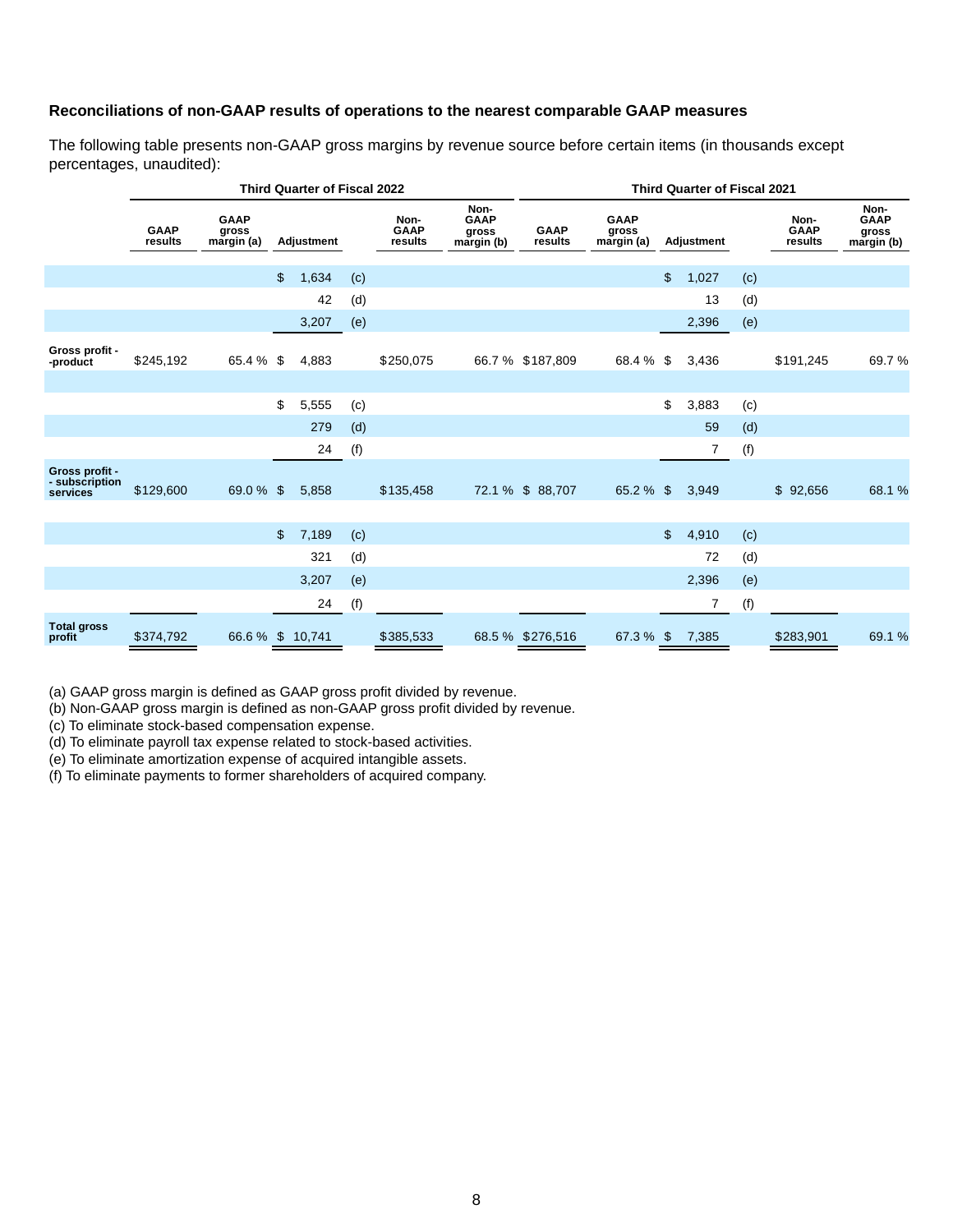The following table presents certain non-GAAP consolidated results before certain items (in thousands, except per share amounts and percentages, unaudited):

|                                                                                  | <b>Third Quarter of Fiscal 2022</b> |                                       |                |            |     |                                |                                                | <b>Third Quarter of Fiscal 2021</b> |                                        |    |            |     |                                |                                                |  |  |
|----------------------------------------------------------------------------------|-------------------------------------|---------------------------------------|----------------|------------|-----|--------------------------------|------------------------------------------------|-------------------------------------|----------------------------------------|----|------------|-----|--------------------------------|------------------------------------------------|--|--|
|                                                                                  | <b>GAAP</b><br>results              | <b>GAAP</b><br>operating<br>margin(a) |                | Adjustment |     | Non-<br><b>GAAP</b><br>results | Non-<br><b>GAAP</b><br>operating<br>margin (b) | GAAP<br>results                     | <b>GAAP</b><br>operating<br>margin (a) |    | Adjustment |     | Non-<br><b>GAAP</b><br>results | Non-<br><b>GAAP</b><br>operating<br>margin (b) |  |  |
|                                                                                  |                                     |                                       |                |            |     |                                |                                                |                                     |                                        |    |            |     |                                |                                                |  |  |
|                                                                                  |                                     |                                       | \$             | 76,000     | (c) |                                |                                                |                                     |                                        | \$ | 59,609     | (c) |                                |                                                |  |  |
|                                                                                  |                                     |                                       |                | 4,230      | (d) |                                |                                                |                                     |                                        |    | 3,533      | (d) |                                |                                                |  |  |
|                                                                                  |                                     |                                       |                | 2,631      | (e) |                                |                                                |                                     |                                        |    | 1,166      | (e) |                                |                                                |  |  |
|                                                                                  |                                     |                                       |                | 551        | (f) |                                |                                                |                                     |                                        |    | —          |     |                                |                                                |  |  |
|                                                                                  |                                     |                                       |                | 3,739      | (g) |                                |                                                |                                     |                                        |    | 2,573      | (g) |                                |                                                |  |  |
|                                                                                  |                                     |                                       |                | 382        | (h) |                                |                                                |                                     |                                        |    | 1,762      | (h) |                                |                                                |  |  |
| Operating<br>Income (loss)                                                       | \$(18,078)                          | $-3.2%$                               | $\mathfrak{F}$ | 87,533     |     | \$69,455                       |                                                | 12.3 % \$(65,214)                   | $-15.9%$                               | \$ | 68,643     |     | \$3,429                        | 0.8%                                           |  |  |
|                                                                                  |                                     |                                       |                |            |     |                                |                                                |                                     |                                        |    |            |     |                                |                                                |  |  |
|                                                                                  |                                     |                                       | \$             | 76,000     | (c) |                                |                                                |                                     |                                        | \$ | 59,609     | (c) |                                |                                                |  |  |
|                                                                                  |                                     |                                       |                | 4,230      | (d) |                                |                                                |                                     |                                        |    | 3,533      | (d) |                                |                                                |  |  |
|                                                                                  |                                     |                                       |                | 2,631      | (e) |                                |                                                |                                     |                                        |    | 1,166      | (e) |                                |                                                |  |  |
|                                                                                  |                                     |                                       |                | 551        | (f) |                                |                                                |                                     |                                        |    |            |     |                                |                                                |  |  |
|                                                                                  |                                     |                                       |                | 3,739      | (g) |                                |                                                |                                     |                                        |    | 2,573      | (g) |                                |                                                |  |  |
|                                                                                  |                                     |                                       |                | 382        | (h) |                                |                                                |                                     |                                        |    | 1,762      | (h) |                                |                                                |  |  |
|                                                                                  |                                     |                                       |                | 7,857      | (i) |                                |                                                |                                     |                                        |    | 7,400      | (i) |                                |                                                |  |  |
| Net income<br>(loss)                                                             | \$(28,731)                          |                                       | \$             | 95,390     |     | \$66,659                       |                                                | \$(74,222)                          |                                        | \$ | 76,043     |     | \$1,821                        |                                                |  |  |
| Net income<br>(loss) per<br>share --<br>diluted                                  | (0.10)<br>\$                        |                                       |                |            |     | \$<br>0.22                     |                                                | \$<br>(0.28)                        |                                        |    |            |     | \$<br>0.01                     |                                                |  |  |
| Weighted-<br>average<br>shares used in<br>per share<br>calculation --<br>diluted | 287,462                             |                                       |                | 20,835     | (j) | 308,297                        |                                                | 269,144                             |                                        |    | 15,677     | (j) | 284,821                        |                                                |  |  |

(a) GAAP operating margin is defined as GAAP operating loss divided by revenue.

(b) Non-GAAP operating margin is defined as non-GAAP operating loss divided by revenue.

(c) To eliminate stock-based compensation expense.

(d) To eliminate payments to former shareholders of acquired companies.

(e) To eliminate payroll tax expense related to stock-based activities.

(f) To eliminate impairment of right-of-use assets associated with cease-use of a certain facility.

(g) To eliminate amortization expense of acquired intangible assets.

(h) To eliminate acquisition-related transaction and integration expenses.

(i) To eliminate amortization expense of debt discount and debt issuance costs related to our long-term debt.

(j) To include effect of dilutive securities (employee stock options, restricted stock, and shares from employee stock purchase plan).